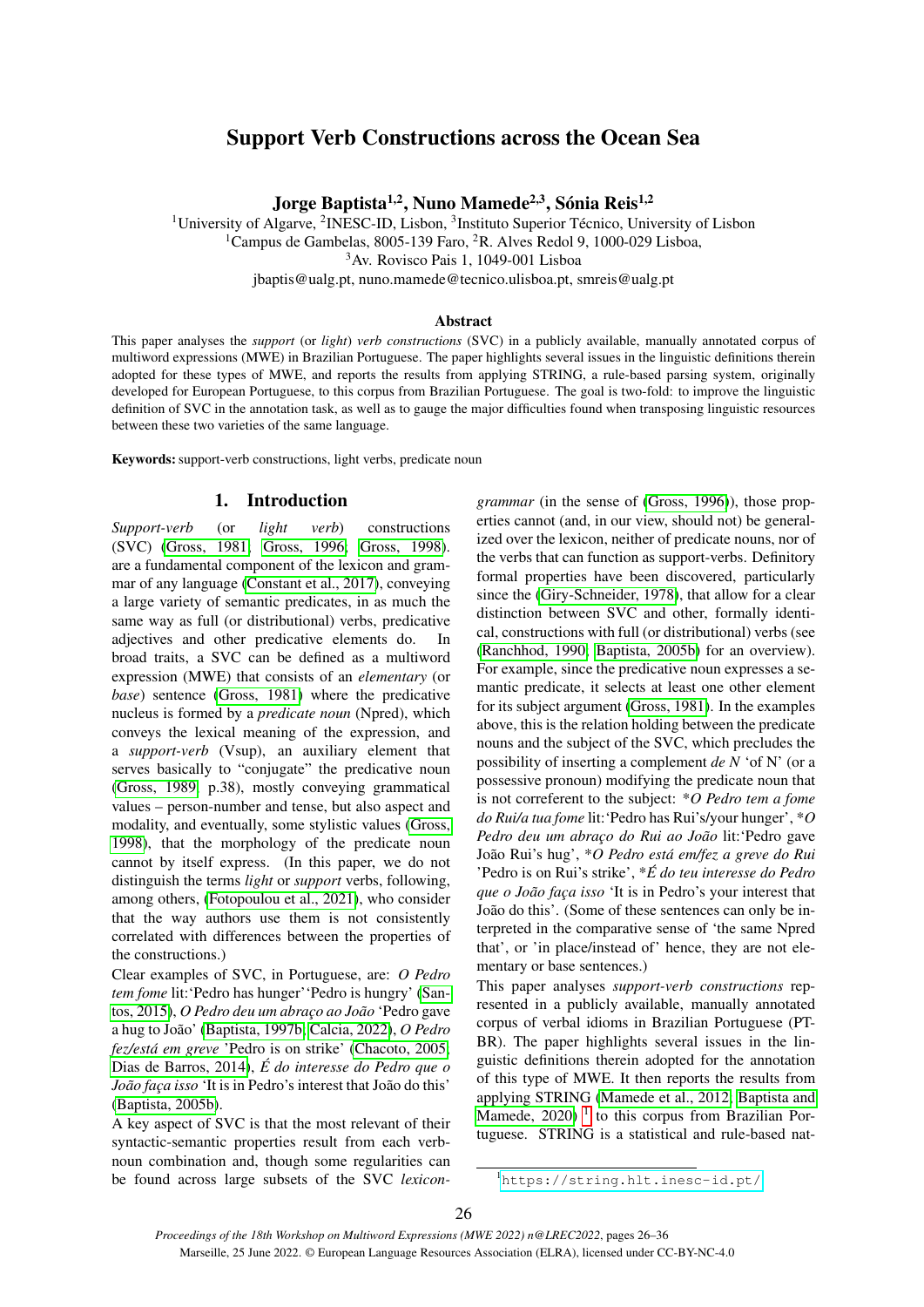ural language processing pipeline, specifically developed for European Portuguese (PT-PT).

The goal of the paper therefore is two-fold: (i) to discuss several issues in the linguistic definition of SVC adopted in the annotation of the corpus, helping to contribute to the clarification of several key concepts; and (ii) to gauge the major difficulties found when applying linguistic resources originally built for PT-PT to a text written in PT-BR, shedding some light on the degree of linguistic similarity between the SVC of these two varieties of the same language.

The paper is structured as follows: Next, Section [2](#page-1-0) presents related work on SVC, with a special focus on Portuguese, both European (PT-PT) and Brazilian (PT-BR); Section [3](#page-2-0) describes the PARSEME corpus, used in this paper; Section [4,](#page-4-0) briefly presents the processing of the corpus in STRING and the experiments performed; Section [5](#page-6-0) presents and discusses the results obtained; and, finally, Section [6](#page-7-0) draws the main conclusions and refers to future work.

## 2. Related work

<span id="page-1-0"></span>Though the idea of nouns as predicative elements in language is quite old in grammar and in language studies, a modern thread can be sourced on [\(Har](#page-9-11)[ris, 1955\)](#page-9-11) and subsequent work [\(Harris, 1964;](#page-9-12) [Har](#page-9-13)[ris, 1976;](#page-9-13) [Harris, 1982;](#page-9-14) [Harris, 1991\)](#page-9-15), while the terms *support-verb* (*Vsup*) and *predicative noun* (*Npred*), and the corresponding concepts here adopted, have been coined by [\(Gross, 1981\)](#page-9-0), and later extended in [\(Gross, 1998\)](#page-9-2). Extensive/systematic descriptions of SVC have been produced, within the Lexicon-Grammar framework [\(Gross, 1996\)](#page-9-1), both for romance and non-romance languages, mostly in the early 80s and in the 90s (and for Brazilian Portuguese mostly since the early 2010s); see [\(Fotopoulou et al., 2021\)](#page-9-5) for a brief, tough non-exhaustive overview.

For European Portuguese (PT-PT), the language variety that is the focus of this paper, landmarks in this descriptive campaign started in the late 80s, with [\(Vaza,](#page-10-1) [1988;](#page-10-1) [Ranchhod, 1990;](#page-9-9) [Baptista, 1997b\)](#page-8-0), and continue until the mid-2000s, [\(Baptista, 2005b;](#page-8-2) [Chacoto, 2005\)](#page-9-6). Specific constructions, such as Converse (i.e. passivelike) SVC, as originally defined by [\(Gross, 1989\)](#page-9-4) received attention in multiple works [\(Vaza, 1988;](#page-10-1) [Bap](#page-8-4)[tista, 1997a;](#page-8-4) [Baptista, 1997b\)](#page-8-0); the description of specific transformations, such as Fusion [\(Gross, 1981\)](#page-9-0) and particular classes of predicate nouns, like instrument nouns [\(Baptista, 2004\)](#page-8-5) and communication predicates [\(Reis et al., 2021\)](#page-10-2); or in the context of the more general phenomenon of Symmetry [\(Baptista, 2005a\)](#page-8-6), i.e. intrinsically reciprocal constructions, as originally defined by [\(Borillo, 1971\)](#page-8-7).

SVC, like the Converse constructions involving the support-verb *dar* 'give' [\(Calcia, 2016;](#page-8-8) [Calcia and Vale,](#page-8-9) [2019\)](#page-8-9); the aspectual variants of support-verbs, [\(Picoli](#page-9-16) [et al., 2021\)](#page-9-16), and non-agentive constructions with *fazer* 'do/make' [\(Dias de Barros et al., 2013\)](#page-9-17).

Few works have been dedicated to the systematic comparison of the lexicon and grammar of the PT-PT and PT-BR variants, exception made to [\(Rassi et al., 2016\)](#page-9-18), who compared a subset of converse SVC. An annotated corpus of SVC with support-verb *dar* 'give' has also been produced [\(Rassi et al., 2015b\)](#page-9-19).

Extensive literature exists on SVC across multiple languages, on their place within the description of multiword expressions [\(Constant et al., 2017\)](#page-9-3), their relation with fixed, verbal idioms and the challenges they pose to Natural Language Processing (NLP) [\(Sag et](#page-10-4) [al., 2002\)](#page-10-4). A comprehensive set of references and the current trends in MWE processing can be found in [\(Ramisch et al., 2020,](#page-9-20) p.222–223) and in [\(Cook et](#page-9-21) [al., 2021\)](#page-9-21), among others. Processing SVC Portuguese has been the topic of, among others, [\(Baptista et al.,](#page-8-10) [2015;](#page-8-10) [Rassi et al., 2014;](#page-9-22) [Rassi et al., 2015a\)](#page-9-23), with recent developments in [\(Mota et al., 2018;](#page-9-24) [Baptista and](#page-8-3) [Mamede, 2020;](#page-8-3) [Barreiro et al., 2022\)](#page-8-11).

In recent years, the study of multiword expressions (MWE) received a significant boost by the collaborative efforts of a multilingual community gathered around the PARSEME project (Savary et al.,  $2015$  $2015$ )<sup>2</sup>, developed under the European Union COST framework. The PARSEME project is aimed at "characterizing MWEs in lexicons, grammars and corpora and enabling systems to process them" [\(Ramisch et al.,](#page-9-20) [2020,](#page-9-20) p.107). Under this project, several initiatives were taken, including a Shared Task on automatic identification of MWE. For the Shared Task 1.2 (edition) [\(Ramisch et al., 2020\)](#page-9-20), a (Brazilian) Portuguese corpus, has been manually annotated for verbal MWE. A major contribution of the project, within this Shared Task, was the construction of "unified guidelines for all the participating languages, in order to avoid het-erogeneous, hence incomparable, datasets"[3](#page-1-2). These guidelines take the form of *decision trees*, with specific branches for each one of the two main verbal MWE categories addressed by the project: support-verb constructions and verbal idioms. SVC (or light verb constructions *LVC*, in the authors' terminology), are considered "universal, that is, valid for all languages participating in the task" [\(Ramisch et al., 2020,](#page-9-20) p. 224), though there are reasons to believe that they may pertain to many types of languages. Within PARSEME, SVC are organized in 2 subsets (Portuguese examples from the PARSEME training corpus; the succinct defini-

For Brazilian Portuguese (PT-BR), the language variety of the corpus used in this paper, mention should be made to the SVC with support-verb *fazer* 'do/make' [\(Dias de Barros, 2014\)](#page-9-7), *dar* 'give' [\(Rassi, 2015\)](#page-10-3) and *ter* 'have' [\(Santos, 2015\)](#page-10-0); and for specific aspects of

<span id="page-1-1"></span><sup>2</sup>[https://typo.uni-konstanz.de/parseme/](https://typo.uni-konstanz.de/parseme/index.php) [index.php](https://typo.uni-konstanz.de/parseme/index.php) [last access: June 13, 2022]. All URL in this paper were last checked on this date.

<span id="page-1-2"></span><sup>&</sup>lt;sup>3</sup>The full guidelines for Shared Task Edition 1.1 can be found at: [https://parsemefr.lis-lab.fr/](https://parsemefr.lis-lab.fr/parseme-st-guidelines/1.1/) [parseme-st-guidelines/1.1/](https://parsemefr.lis-lab.fr/parseme-st-guidelines/1.1/)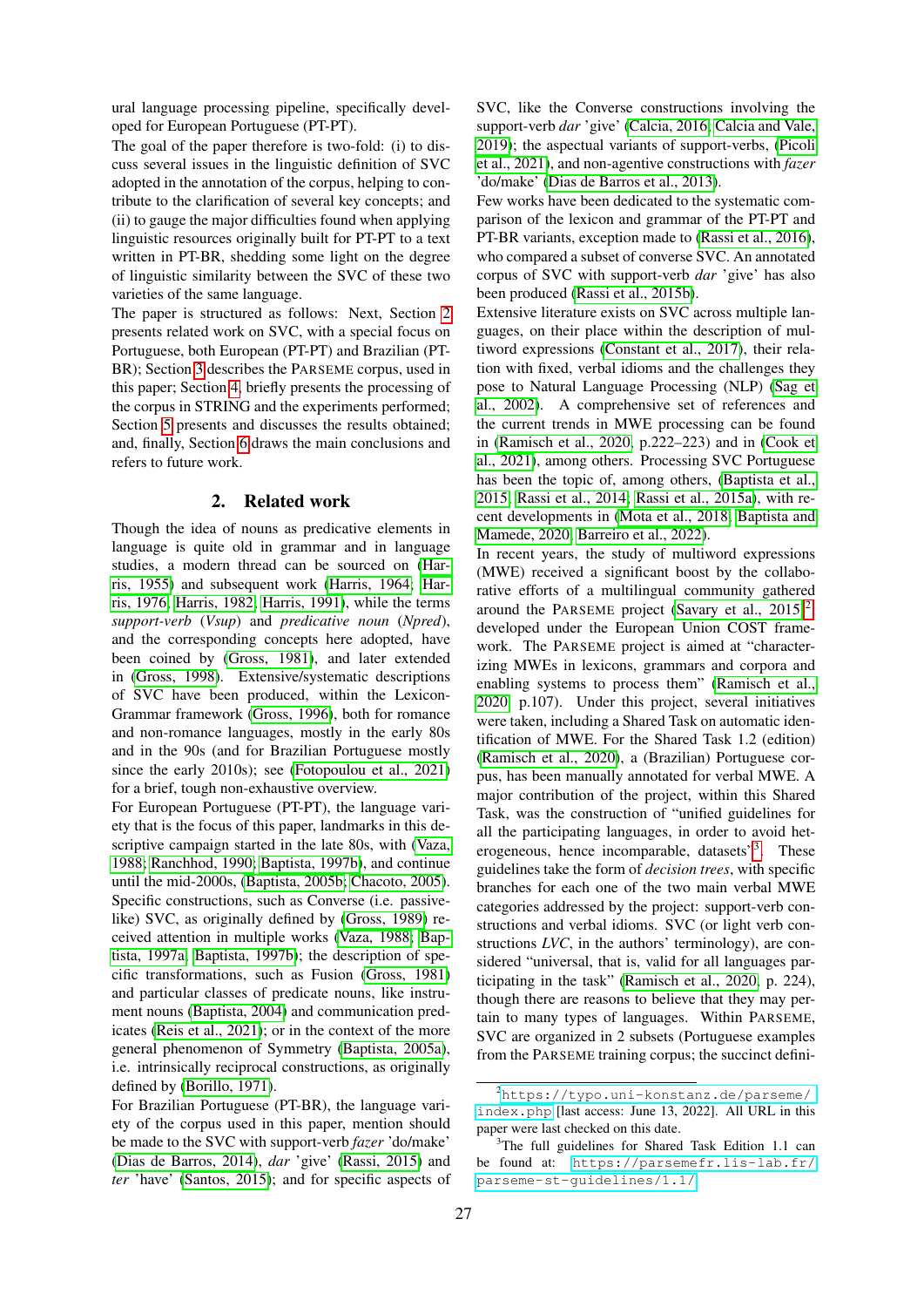tions below were also taken from [\(Ramisch et al., 2020,](#page-9-20) p. 224)): (a) LVC.full, "in which the verb is semantically totally bleached", e.g. *fazer uma palestra* 'make a speech'; (b) LVC.cause, "in which the verb adds a causative meaning to the noun", e.g. *dar origem a* (lit. 'give origin to', 'gives rise to'). The project's participant teams produced *corpora* manually annotated for MWE, and for several languages (+18), including (Brazilian) Portuguese (PT-BR). These *corpora* have been updated and extended throughout several editions of the Shared Task, and in this paper Portuguese data from the latest Shared Task 1.2. edition (2020) will be used.

## 3. SVC in the PARSEME corpus

<span id="page-2-0"></span>The PARSEME Portuguese corpus<sup>[4](#page-2-1)</sup> is divided into training (80%), development (10%) and testing (10%) partitions. In this paper, only the testing partition was considered (though the entire corpus has been processed by STRING).

According to the information distributed with the corpus, it consists of 27,904 sentences, 638,002 tokens, where 3,145 SVC (or *light verb* constructions, noted 'LVC.full', in the authors' terminology), and 94 LVC.cause (=causative constructions) have been manually annotated. The testing partition consists of 2,770 sentences, +62.6 thousand tokens, and, according to the documentation, it includes 337 LVC.full and 7 LVC.cause.

According [\(Ramisch et al., 2020,](#page-9-20) p.226), "the Portuguese corpus contains sentences from the informal Brazilian newspaper *Diário Gaúcho* and from the training set of the [Universal Dependencies] treebank" (UD Portuguese-GSD v2.1). We could not find information on the method used to sample the sentences included in the corpus.

A sample of 1,000 sentences (4.54% of the corpus) is reported (idem, p.227) to have been double-annotated, and the following agreement metrics were reported:  $F_{span}$  (0.713) is the F-measure between annotators,  $K<sub>span</sub>$  (0.684) is the agreement on the annotation span and  $K_{cat}$  (0.837) is the agreement on the VMWE category. These results seem to indicate the sufficiency of the content of the guidelines and the training of the annotators, yielding reasonable consistency of the annotation process, given the complexity of the task.

## Lexical variety

Digging deeper into the corpus content, one can note that the distribution of some SVC constructions seems somewhat skewed. A large number come from text on sport (football), and not all support-verb/predicate noun combinations seem natural: 134 instances of *gol* 'goal' (*fazer* 'do' and *marcar* 'score', ?*dar* 'give'); 30 *falta* (*fazer*, *marcar*, *sofrer* 'suffer', ?*cometer* 'comit'); 13 *passe* (*fazer* 'make, do', *receber* 'receive'); 11

*penalti ˆ* 'penalty' (*marcar*, *sofrer*); etc. Because of the lack of information on the sampling strategy, no further comment can be made on the fact that 6.8% of the SVC instances concern vocabulary from this specific domain.

As shown in the examples above, the lexical variety of SVC in the corpus looks sometimes skewed by the occurrence of several instances of the same predicate nouns with the same support-verb, without any obvious relevant change, neither in the meaning nor in the syntactic structure of the SVC, which would add value to their inclusion in the corpus. For example, a certain number of nouns designate measurable quantities, usually accompanied by a quantification phrase, e.g. *area ´* 'area' (x8), *população* 'population' (x2), where one can find some that are technical terms drawn from Astronomy: *ascenção* (*reta*) 'right ascension', *declinação* 'declination' (x2), *excentricidade* 'excentricity' (x6), *inclinação* 'inclination', e.g.

*Possui uma excentricidade de 0.03574140 e uma inclinac¸ao de 11.03095º. ˜* 'It has an eccentricity of 0.03574140 and a tilt of 11.03095º.'.

The purpose of including these astronomical terms in the corpus is not entirely clear. Still, it is interesting that other senses of these predicate nouns, such as *excentricidade* 'excentricity' *inclinação* 'inclination', as illustrated below, are absent from the data, e.g. *O Pedro e de uma certa excentricidade ´* 'Pedro is of a certain eccentricity' ('Pedro is eccentric') [\(Baptista, 2005b\)](#page-8-2). On the other hand, many of these nouns designating measurable quantities can undergo a restructuring transformation (or alternation) [\(Baptista and Ranchhod, 1998\)](#page-8-12), leaving them superficially as a complement of the measuring unit:

*O mundo tem 510 bilhoes de km2 de ˜ area to- ´ tal* 'The world has 510 billion km2 of total area' [5](#page-2-2) = *O mundo tem uma area total de 510 bilh ´ oes ˜ de km2* 'The world has a total area of 510 bil-

however, none of these restructured forms seems to have been captured by the corpus.

Naturally, the fact that the corpus is produced out of real texts and it was built to be used in the training of machine-learning based systems perfectly justifies this aspect of the lexical distribution of SVC, even if the documentation is scarce on the sampling method used (if any) to select the sentences therein. In our more lexicographic-oriented and rule-based approach to the automatic identification of SVC in texts, lexical and syntactical diversity is a good feature to put the STRING system to the test.

lion km2'

<span id="page-2-1"></span><sup>4</sup>[https://gitlab.com/parseme/parseme\\_](https://gitlab.com/parseme/parseme_corpus_pt) [corpus\\_pt](https://gitlab.com/parseme/parseme_corpus_pt)

<span id="page-2-2"></span><sup>5</sup><https://www.ufjf.br/>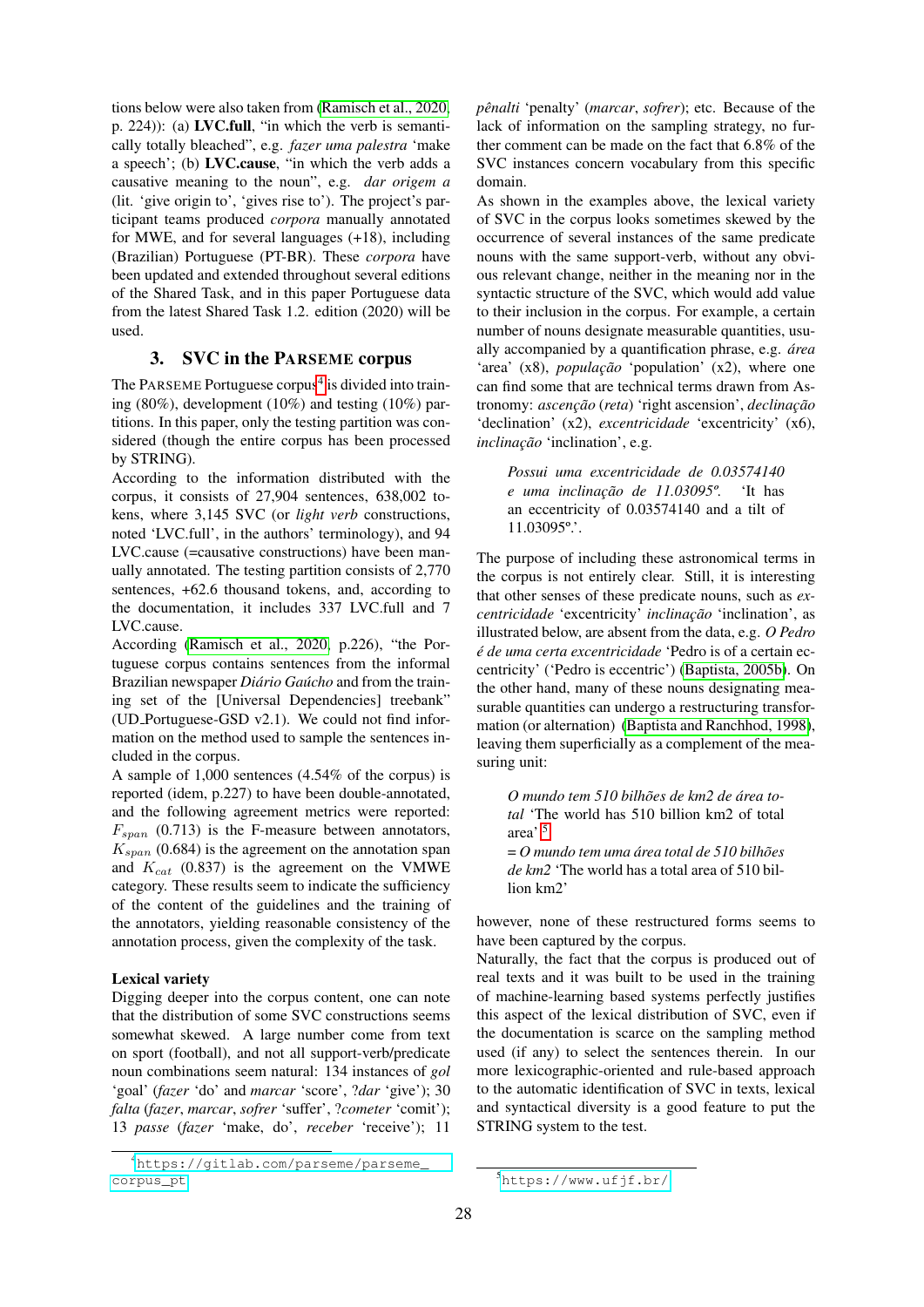## Linking operator verb (*Vop*)

In some cases, and for theoretical reasons, we do not concur with the description of SVC given to some structures found in the corpus. For example, the concept of linking operator-verb (*Vopl*) construction, proposed by [\(Gross, 1981,](#page-9-0) p.30) seems to be ignored by the corpus annotators and it is dealt with as an ordinary SVC construction; for example (*Vopl* construction emphasized):

*A Catedra Milton Santos ´* tem como objetivo *a difusao de informac¸ ˜ oes ˜* 'The Milton Santos Chair *has as its aim* (=aims) to disseminate information(id=pt\_br-ud-train-s7942); *o especial da TV Globo* tera como tema ´ *a vida de Dolores Duran* 'the TV Globo special *will have as theme* the life of Dolores Duran' (id=diario\_gaucho\_16311).

These nouns (*objetivo* 'objective' and *tema* 'theme') have a clear support-verb (*Vsup*) construction, with a standard syntactic configuration, where the predicative noun is usually the direct complement of the supportverb e.g. (*Vsup* construction emphasized):

*(A constituicão de) a cátedra tem um* objetivo *preciso* '(The constitution of) the chair has a precise purpose; *O programa* tem *um* tema *interessante* 'The program has an interesting theme'

Furthermore, the predicative nature of the preposition phrase introduced by *como* 'as' (or, alternatively, by *por* lit.: 'by', 'idem') hints at the existence of the corresponding sentences with copula verbs [\(Paiva Raposo,](#page-9-25) [2013\)](#page-9-25), e.g.

*A difusao de informac¸ ˜ oes ˜* era *o objetivo da catedra ´* 'Dissemination of information was the goal of the chair'; *A vida de Dolores Duran* era *o tema do programa* 'Dolors Duran's life was the theme of the program';

A similar situation occurs with operator verb *ter* on adjectival/participial constructions or on SVC with *estar Prep*:

*Ja Federer ´* . . . teve *uma* campanha mais perturbada . . . 'Federer [=person] . . . had a more troubled/disrupted campaign' *Pelo segundo ano consecutivo, o Cruzeiro* teve *uma* campanha abaixo de as expectativas*.* 'For the second year in a row, Cruzeiro [football club] has fallen short of expectations' (lit.: had a campaign below expectations')

These can hardly be thought of as elementary SVC sentences, for they yield to a transformational analysis that recovers the underlying elementary sentence under *ter*

'have': *A campanha foi perturbada / esteve abaixo das expectivas* 'The campaign was disrupted / was below expectations' On the other hand, a clear SVC construction of this predicate noun exists and it is patent in the corpus:

*Os jovens* . . . *estao˜* fazendo a campanha *com a cara e a linguagem deles* 'Young people are making the campaign with their face and their language'

Finally, and again with noun *campanha* 'campaign', there are some cases where the notion of support-verb seems too much stretched:

. . . *o partido foi v´ıtima de uma intensa* campanha promovida *pela oposição de direita e seus aliados* . . . 'the party was the victim of an intense campaign promoted by the rightwing opposition and its allies'

In this case, the verb *promover* 'promote' has been analysed as a support-verb, probably because the (semantic) agent of *campanha* happens to coincide with the (syntactic) subject of the verb (*a oposição de direita e seus aliados* 'the right-wing opposition and its allies'). However, and in our perspective, the verb can not be considered a support-verb for its subject may not be correferent to the semantic agentive argument of the noun in its direct object position: *O Pedro promoveu a campanha do Rui* 'Pedro promoted Rui's campaign' (Notice, by the way, how the corpus ignored the expression *ser vítima de* 'be the victim of'. On SVC with copula verbs, see below).

## Causative operator verb (*Vopc*)

Another case of operator verb, also originally described by [\(Gross, 1981\)](#page-9-0), is the causative operator verb (Vopc), which has, nevertheless, been integrated into the PARSEME Guidelines <sup>[6](#page-3-0)</sup> and represented by the category LVC.CAUSE. In the STRING system, this structures are lexically associated with the predicate noun construction and, when adequately captured, they are represented by a VOPCAUSE dependency [\(Baptista and](#page-8-3) [Mamede, 2020\)](#page-8-3). So, a simple matter of different notation might seem to be the case, here. Still, the annotation of this category seems inconsistent in the corpus. For example, the following instances were either marked with LVC.cause, or missed, or marked as LVC.full (=SVC):

*A ausencia do sexo tamb ˆ em´* traz *uma forte* angústia (marked with  $LVC$ .cause) 'The absence of sex also brings a strong anguish' *Nos´* . . . *estamos ansiosos para montar um*

<span id="page-3-0"></span><sup>6</sup>[https://parsemefr.lis-lab.fr/](https://parsemefr.lis-lab.fr/parseme-st-guidelines/1.2/?page=050_Cross-lingual_tests/020_Light-verb_constructions__LB_LVC_RB_) [parseme-st-guidelines/1.2/?page=050\\_](https://parsemefr.lis-lab.fr/parseme-st-guidelines/1.2/?page=050_Cross-lingual_tests/020_Light-verb_constructions__LB_LVC_RB_) [Cross-lingual\\_tests/020\\_Light-verb\\_](https://parsemefr.lis-lab.fr/parseme-st-guidelines/1.2/?page=050_Cross-lingual_tests/020_Light-verb_constructions__LB_LVC_RB_) [constructions\\_\\_LB\\_LVC\\_RB\\_](https://parsemefr.lis-lab.fr/parseme-st-guidelines/1.2/?page=050_Cross-lingual_tests/020_Light-verb_constructions__LB_LVC_RB_)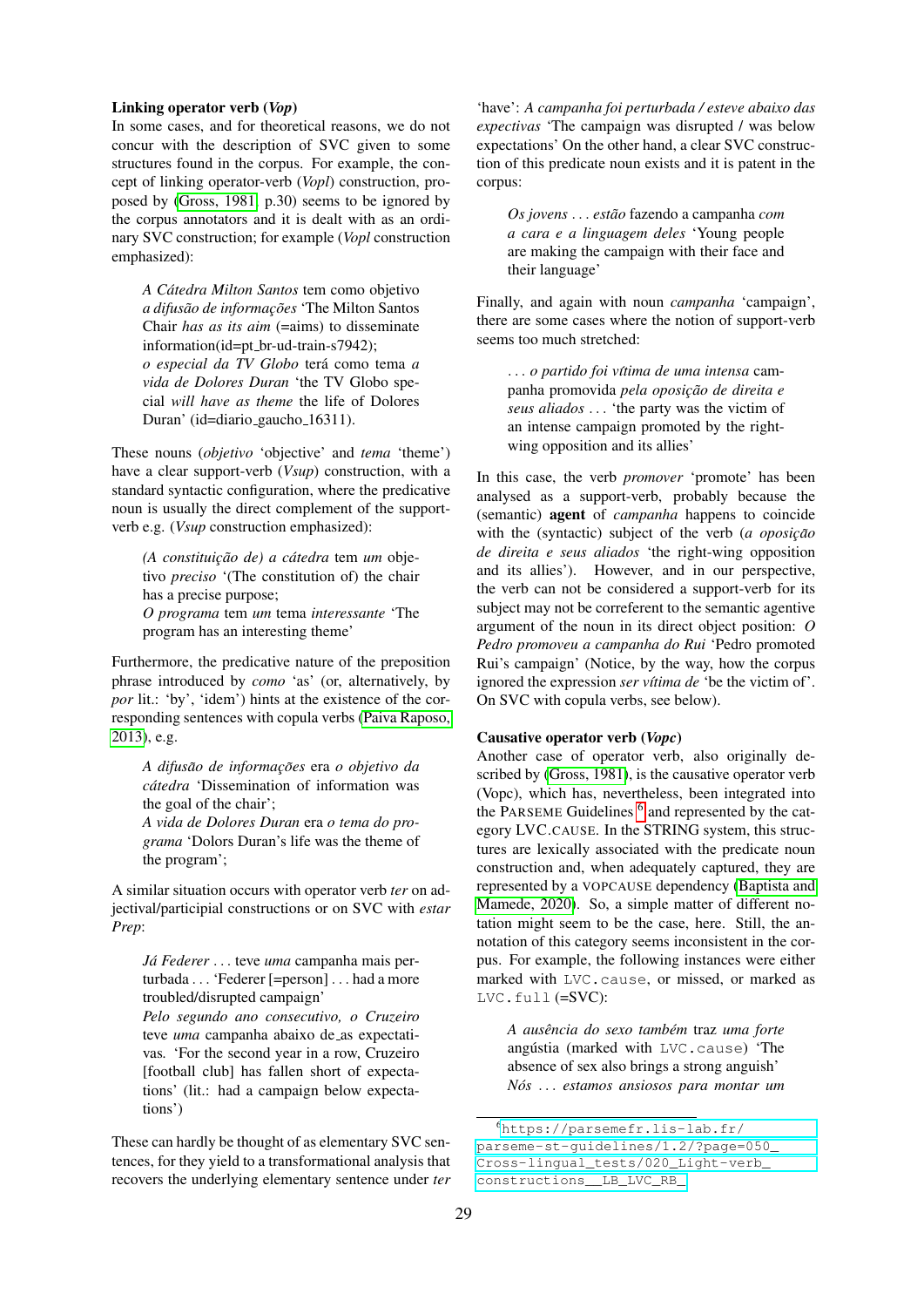*time competitivo, que seja divertido e* traga orgulho *para os fas˜* (the *Vopc* was missed) 'We are looking forward to building a competitive team that is fun and brings pride to the fans'

*Caro V., a tua postura e sempre admir ´ avel, o ´ que* faz com que *tua lealdade a esta coluna só me* dê orgulho (marked as LVC.full) 'Dear V., your posture is always admirable, which makes me proud of your loyalty to this column'

Some of these *Vopc*, such as *fazer com que* 'make' 'lit.: make with that'), in the last example (missed), had already been mentioned in Portuguese literature [\(Bap](#page-8-13)[tista, 1999\)](#page-8-13).

To conclude this topic, some instances of predicate noun constructions corresponding to the concept of causative operator-verb (*Vopc*) have been found to have been annotated as SVC. This distinction is not always made in the literature. For example, [\(de Athayde,](#page-9-26) [2000\)](#page-9-26) largely ignores it and assimilates Vopc constructions to SVC with support-verb *fazer* 'do/make', while [\(Chacoto, 2005\)](#page-9-6) keeps a clear-cut distinction (as we do). Besides, [\(Gross, 1998\)](#page-9-2), who originally proposed the concept in [\(Gross, 1981\)](#page-9-0), revised his initial position and proposed to treat Vopc as a special type of support-verb. In our view of the issue, we concur with the PARSEME classification criteria (see [6\)](#page-3-0). The semantic added-value of cause introduced by Vopc is distinct from the function of Vsup (and the merely grammatical or stylistic values Vsup convey). Thus, this specific cause semantic value must somehow be captured for an adequate representation of the meaning relations among multiple elements within the sentence.

Secondly, the theoretical construct of linking operatorverb (*Vopl*), also introduced by [\(Gross, 1981\)](#page-9-0), has been by and large been ignored in the corpus annotation. There is no clear indication in the literature on how to deal with this formal variation, though we posit that it may not be adequate to mix it together with standard SVC. Unlike Vopc, no new lexical element of meaning is introduced in the sentence, since the Vopl recuperates one of the arguments of the underlying predicate noun (and often it also structures this noun syntactical construction). It has been proposed [\(Ranch](#page-9-9)[hod, 1990,](#page-9-9) p.183 ff.) that the use of Vopl be seen as a type of saliency-inducing device (in a similar as extraposition or clefting). In the Harrissian framework [\(Harris, 1991\)](#page-9-15) that we adopted, this is a specific type of operation, in much the same way, but with a different meaning-inducing effect, as Vopc. Hence, in the same way as LVC.cause (within PARSEME) or the VOPCAUSE dependency (within STRING), a distinct notation may be required.

## SVC with *ser* and *estar*

Also, it is interesting to notice that concerning SVC involving otherwise copula verbs *ser* and *estar* 'be',

while they have been, in general, ignored (and eventually excluded from SVC) as per PARSEME Guidelines), they are still showcased in the corpus, where some (very few) of this SVC expressions can be found, both with support-verb *ser* 'be':

<Title of a song> *e sucesso! ´* 'is [a] hit (lit.: success)' . . . *um comercial da Tim era sucesso na teveˆ* 'a Tim commercial was a hit on TV'

and with support-verb *estar Prep* 'be Prep' [\(Ranchhod,](#page-9-9) [1990\)](#page-9-9):

*Voce est ˆ a com saudade do frio? ´* '' *Ela esta´ com febre, dores no corpo e coriza* 'She has a fever, body aches and a runny nose' (id=diario\_gaucho\_16030); *Quando não está de licença* (id=pt\_br-ud-train-s7822)

### Standard/Converse SVC

Finally, even though appropriately signalling them as SVC, PARSEME does not distinguish between *standard* (or active-oriented) SVC, where the subject is the agent of the semantic predicate expressed by the predicative noun, from *converse* (or passive-oriented) SVC, where the subject is the **patient** (or the **object**) of that same semantic predicate; e.g. O Pedro deu um abraço *ao Joao˜* = *O Joao recebeu/levou um abrac¸o do Pedro ˜* 'Peter gave John a hug=John got a hug from Peter' This Conversion transformation [\(Gross, 1981;](#page-9-0) [Gross,](#page-9-4) [1989\)](#page-9-4) is very productive in many languages and has already received extensive linguistic descriptions in Portuguese, both in the European [\(Baptista, 1997a;](#page-8-4) [Bap](#page-8-0)[tista, 1997b;](#page-8-0) [Baptista, 2005b\)](#page-8-2), and, moore recently, in the Brazilian variety [\(Calcia, 2016;](#page-8-8) [Calcia and Vale,](#page-8-9) [2019;](#page-8-9) [Calcia, 2022\)](#page-8-1). These different types of SVC need to be both described and appropriately annotated in corpora, like STRING does, as they have an impact, among other aspects, on the determination of the semantic roles of the predicate noun's argument slots. We have counted many converse-like SVC structures (34) in the testing partition, which signals that this phenomenon is not rare in the corpus. Because of this lack of distinction, in the evaluation of the STRING's output, the standard/converse opposition was not taken into consideration.

## <span id="page-4-0"></span>4. Processing SVC in the PARSEME corpus

The test partition of the PARSEME corpus was processed using the STRING natural language processing pipeline [\(Mamede et al., 2012;](#page-9-10) [Baptista and Mamede,](#page-8-3) [2020\)](#page-8-3). This system performs all basic text processing tasks, including text segmentation into sentences, tokenization, dictionary-based part-of-speech (PoS) tagging, rule-based and statistical PoS disambiguation, and parsing. The parsing module is a rule-based parser, XIP (Aït-Mokhtar et al., 2002), that, among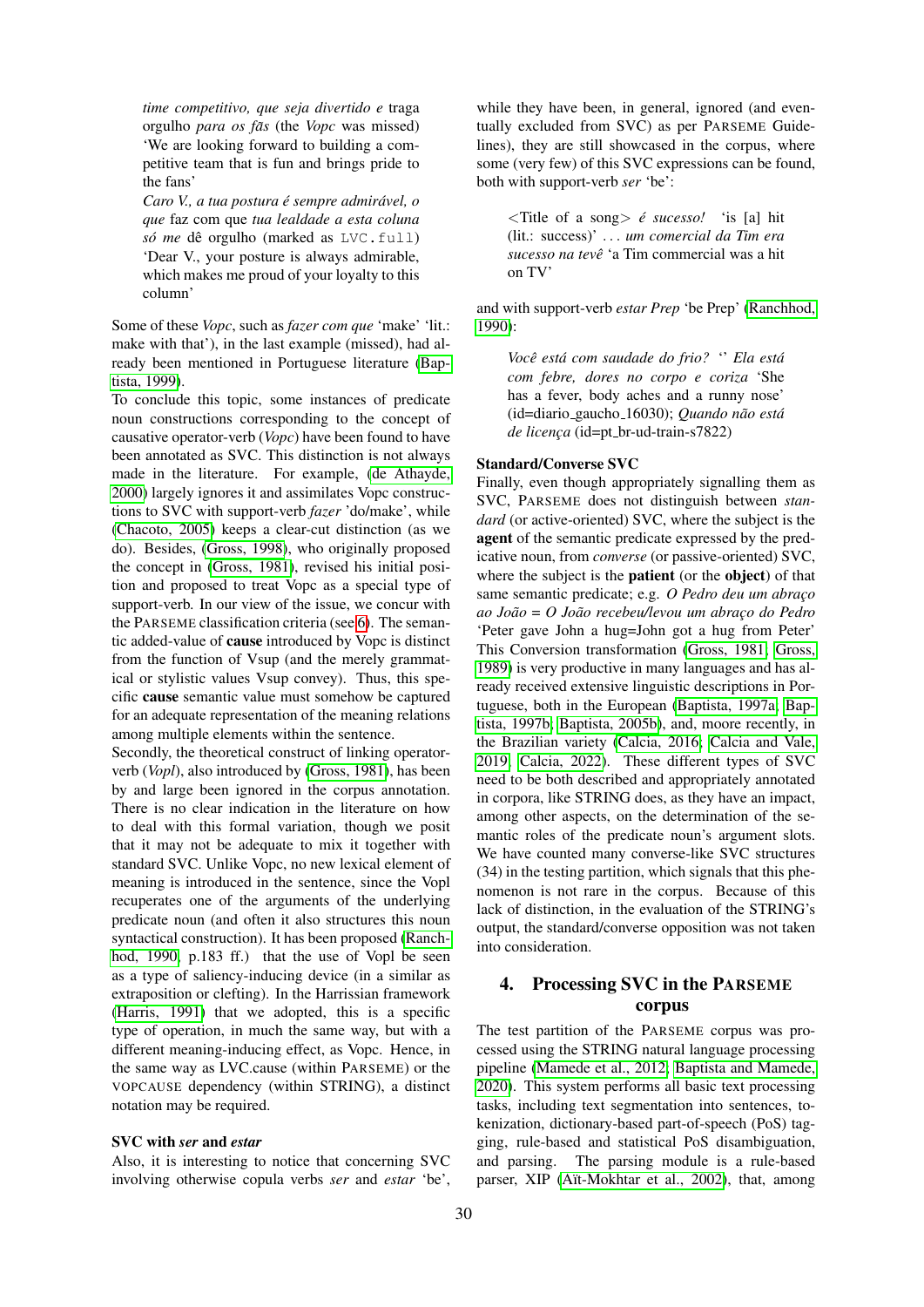other tasks, extracts dependency relations (such as SUBJ[ect], CDIR (direct object), etc.), between the basic constituents (chunks) heads.

Since most SVCs are formally identical to ordinary verbal constructions (the SVC status resulting from the specific verb-noun combination), the overall strategy adopted in STRING consists in, firstly, capturing the syntactic dependencies holding between the predicate noun and the verb, and then extracting a specific dependency SUPPORT VSUP linking them. The system can be configured to output only the desired dependencies. Fig. [1](#page-5-0) shows the result from parsing the sentence *A Ana marcou dois gols* 'Ana has scored two goals', where only some dependencies have been shown.

SUPPORT\_VSUP-STANDARD(gols,marcou) SUBJ\_PRE(marcou,Ana) CDIR\_POST(marcou,gols) 0>TOP{NP{A Ana} VF{marcou} NP{dois gols}}

## <span id="page-5-0"></span>Figure 1: A sentence parsed by STRING

The -STANDARD suffix in the SUPPORT VSUP dependency indicates that this is a *standard* (or activeoriented) SVC (in the case of a *converse* construction, a -CONVERSE suffix would be used instead). Fig. [2](#page-5-1) shows the dependency rule used to extract the SUPPORT VSUP dependency shown in the previous Figure.

```
if (( VDOMAIN(#1,#2[lemma:"fazer"]) ||
VDOMAIN(#1,#2[lemma:"marcar"]) ) &
 (MOD[post,relat](#3[lemma:"golo"],#2) ||
 CDIR(#2[transf-passiva:˜],#3[lemma:"golo"]) ||
SUBJ(#2[transf-passiva],#3[lemma:"golo"]) ||
 (ANTECEDENT[relat](#3[lemma:"golo"],#4[pronrel]) &
 SUBJ(#2[transf-passiva],#4) ) ) &
 ˜SUPPORT[vsup-standard](#3,#2) )
SUPPORT[vsup-standard=+](#3,#2)
```
### <span id="page-5-1"></span>Figure 2: Parsing rule for predicate noun *golo* 'goal'

Briefly, this rule matches the lemma of the verb *marcar* 'score' and checks whether there is a direct complement whose lemma is *golo* 'goal'. The rule also takes into consideration the situation where the predicate noun is the pivot of a relative clause, or the subject of a passive sentence. All these rules are automatically generated [\(Baptista and Mamede, 2020\)](#page-8-3) from the database that encodes the linguistic (structural, syntactic, semantic, and transformational) properties of the predicative nouns' lexicon (which is therefore called a *lexicon-grammar*). In its current state, the lexicongrammar of PT-PT SVC contains 5,800 entries (ambiguous predicate nouns, with multiple word senses, constitute several, separate entries), an ongoing description is being done for another 3,320 nouns. One of the purposes of this paper is to gauge the current lexical coverage of this linguistic resource and the system using it, on a previously unseen corpus of data, and, furthermore, on a corpus from a different variety of the language.

In order to allow for the semi-automatic comparison between the PARSEME SVC annotations and the STRING's output, a program was built in-house that detects the PARSEME SVC. full tag, and retrieves the two related elements, returning for that sentence the SUPPORT VSUP dependency in the STRING's format. This is, in no way, a trivial task, since per PARSEME conventions, the SVC. full tag can be marked either on the line with the support-verb, or on the line with the predicative noun (for example, in the case of passive sentences). Also, as the text segmentation criteria is not exactly the same, some sentences in the PARSEME corpus were split by the STRING, and had to be manually adjusted to avoid mismatches.

The evaluation of the STRING's performance, thus, consists in the comparison between two parallel files aligned at the sentence level (as it is illustratyed in Fig[.3](#page-5-2)[-4\)](#page-5-3). The sentence parsing output is the same in both figures, since it was performed by STRING. In sentence 1, we find the SVC *fazer uma aparição* 'make an appearance', while in sentence 2 *tomar uma providência* 'make a provision', which is in the passive.

SUPPORT\_VSUP-STANDARD(aparição,fez) 1>TOP{PP{PP{Em 2} PP{de outubro} PP{de 2009}} , PP{ em o 10° aniversário} PP{de a SmackDown} , NP{The<br>Rock} VF{fez} NP{uma aparição} AP{especial} PP{em um vídeo} AP{pré-gravado} .}

SUPPORT\_VSUP-STANDARD(providência,tomada) 2>TOP{NP{Se} NP{nenhuma providência} VCOP{for} VCPART {tomada} , NP{a população} VTEMP{vai} VASP{voltar a}<br>VINF{usar} NP{lamparinas} ADVP{ADV{a a noite}} e NP {geladeira} PP{a querosene} .}

## <span id="page-5-2"></span>Figure 3: PARSEME corpus (Reference)

TP:SUPPORT\_VSUP-STANDARD(aparição,fez) 1>TOP{PP{PP{Em 2} PP{de outubro} PP{de 2009}} , PP{ em o 10° aniversário} PP{de a SmackDown} , NP{The Rock} VF{fez} NP{uma aparição} AP{especial} PP{em  $\lim_{x \to 0}$   $\lim_{x \to 0}$   $\lim_{x \to 0}$   $\lim_{x \to 0}$   $\lim_{x \to 0}$   $\lim_{x \to 0}$   $\lim_{x \to 0}$   $\lim_{x \to 0}$   $\lim_{x \to 0}$ 

FN: SUPPORT\_VSUP-STANDARD(providência, tomada) 2>TOP{NP{Se} NP{nenhuma providência} VCOP{for} VCPART {tomada} , NP{a população} VTEMP{vai} VASP{voltar a} VINF{usar} NP{lamparinas} ADVP{ADV{a a noite}} e NP {geladeira} PP{a querosene} .}

#### <span id="page-5-3"></span>Figure 4: STRING output

In the STRING's output [4,](#page-5-3) when an identical result was obtained, this was marked as a true-positive (TP). When no output was obtained, the dependency in reference was copied to the STRING's output file and marked as a false-negative (FN). There are also cases of sentences that were not marked as SVC, neither in the corpus annotation nor in the STRING's output. These are also considered FN and could only be detected by manual inspection. The manual analysis of the output also allowed for the correction of some cases as falsepositives (FP) or as true-negative (TN). These cases will be presented and discussed in the next section.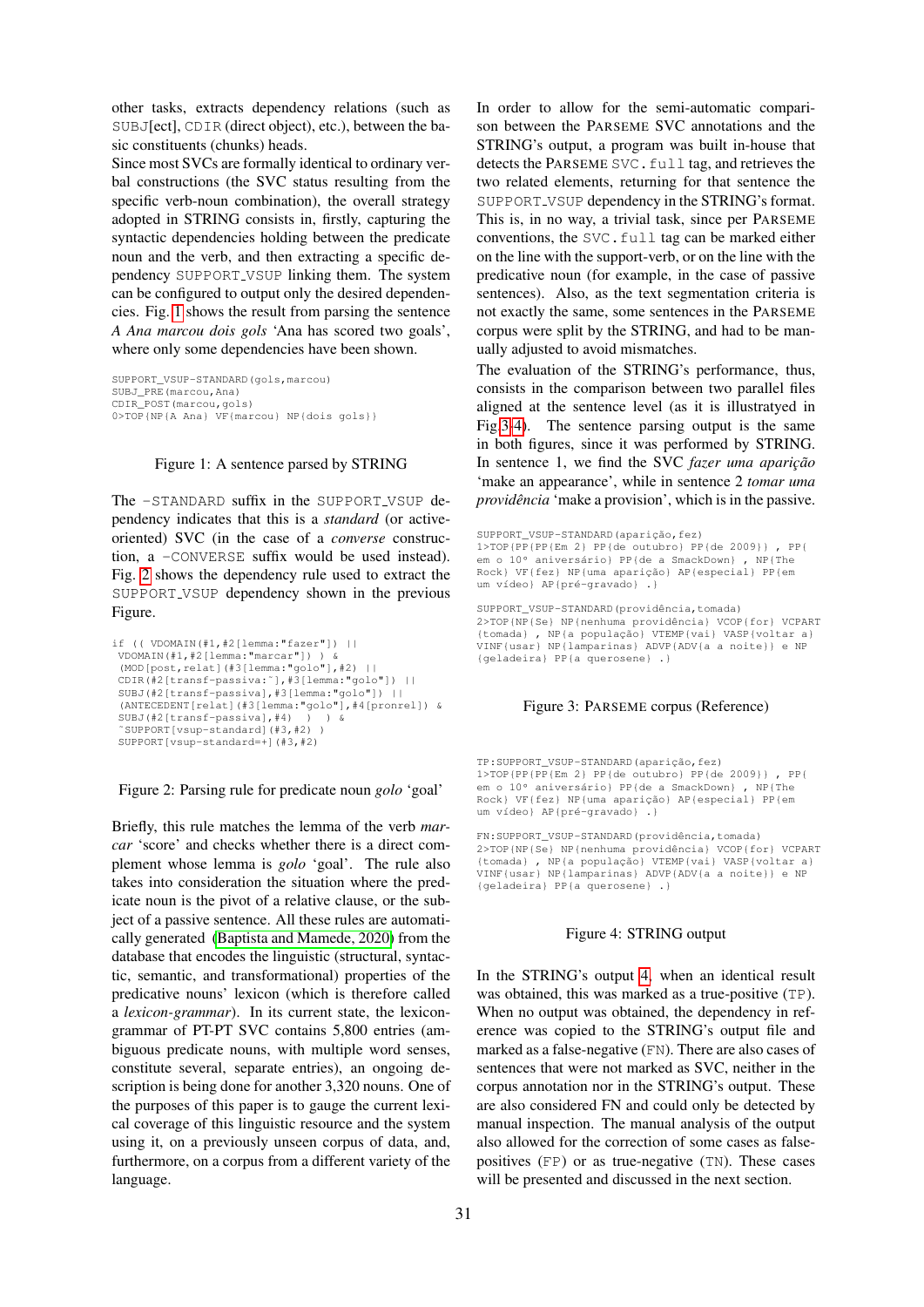## 5. Results and Discussion

<span id="page-6-0"></span>Table [1](#page-6-1) shows the results from the processing of the testing partition of the PARSEME corpus by STRING. This partition consists of 2,770 sentences (as segmented by STRING), where 311 instances of LVC.full had been manually annotated in the PARSEME corpus. The TP (true-positive cases) correspond to instances where the STRING adequately marked a SVC; the FP (false-positives) are instances where a SUPPORT dependency was incorrectly extracted; and FN (falsenegatives) are instances of SVC ignored by the system.

<span id="page-6-1"></span>Table 1: Results from comparing the annotations in the testing partition of PARSEME corpus and the annotation of the same corpus as performed by STRING.

| TР  | FP | FN  |
|-----|----|-----|
| 197 | 20 | 270 |
| p   | R  | F   |
|     |    |     |

Considering the 2,770 phases of the corpus, the system's precision was high, though recall is low. From the 311 sentences marked in the PARSEME corpus, the STRING system correctly identified 154 as SVC, missed 149 and incorrectly marked 8. If one strictly considers the annotation in the PARSEME corpus as the reference (golden standard), these partial results from STRING correspond to an accuracy of 49%.

As a first comment on these results, and considering that the construction of the lexicon-grammar of PT-PT SVC is still a work in progress, one could say that these figures are promising, but that there is still much room for improvement. Next, we provide some error analysis and discuss the problematic results.

## False-negatives (FN) cases

Four major situations can be distinguished: (i) the predicate nouns are still under description in the lexicon-grammar of STRING; (ii) the predicate nouns have not yet been included in the lexicon-grammar; (iii) the support-verb has not been associated with the predicate noun in the lexicon-grammar; and, (iv) some parsing issue prevented the system from capturing the SVC. We briefly present each one of these situations.

## (i) nouns under description

Some of the instances not recognized by STRING concern predicate nouns that are already in the system's lexicon but are still undergoing linguistic description, so they were not used in the parsing. We did not consider these results to be a major problem, rather the natural consequence of a work in progress. These are the following predicate nouns (notice that some are repeated): *baixa*, *convenc¸ao˜* , *convivencia ˆ* , *dano*, *decisao˜* , *dever*, *disponibilidade*, *extorsao˜* , *facilidade*, *grandeza*, *habito ´* , *maneira*, *medida*, *obra*, *perda*,  $rachadura$ ,  $reclamação$ , and *validade*.

## (ii) nouns missing in the lexicon-grammar

On the other hand, there is an expressive number of predicative nouns that are not in the STRING's lexicon. Some of these nouns are used in quite usual constructions, hence the urgency in integrating them into the lexicon and to make an adequate description of them: *aniversario ´* , *antecedentes*, *area ´* , *autonomia*, *caracter´ısticas*, *chefe*, *crime*, *enderec¸o*, *equ´ıvoco*, *exito ˆ* , *favoritismo*, *grafitagem*, *homic´ıdios*, *´ındice*, *lar*, *lembranc¸as*, *matchpoints*, *moleza*, *padrao˜* , *passado*, *populac¸ao˜* , *potencial*, *prazer*, *presenc¸a*, *problema*, *procedimento*, *propriedade*, *repertorio ´* , *significado*, *subvenc¸ao˜* , *tempo*, *tratado*, *treinamento*, *turneˆ* (PT-PT: *turné*, from French: *tournée*), *video-chamada* (ortographic variant of: *videochamada*), *vínculo*.

## (iii) support-verb is not associated with the predicate noun in the lexicon-grammar

There is an important number of cases where the SVC has not been identified because the support-verb had not been associated with that particular predicate noun in the lexicon-grammar.

 $\textit{realizar:}$  ação, apresentação, audiência, con*correncia ˆ* ; *cometer*: *assalto*; *assinar*: *acordo*, *con* $trato$ ; **ter**: *cura*, *marcação*, *relação*; **possuir**: *excentricidade* (Astron.), experiência, *inclinação* (Astron.), *poder*; *apresentar*: *sinal*.

Several support-verbs, often occurring in converse constructions, have also been missed in the lexicongrammar: *sofrer*: *acidente*; *levar*: *advertencias ˆ* , *medo* (only in PT-BR), *tombo*; *passar por* (=*sofer*): *cirurgia*;  $tomar:$  *cuidado*, gols (BR), *precaução*, *providência*; *chegar a*: *orgasmo*.

## (iv) parsing issues

A large number cases correspond to situations where the system failed to recognize the SVC. It would not be possible to go through all those cases in this paper, and a detailed debug of the system's performance is underway.

Some situations, however, can already be reported, for they are clear. For example, in the next sentence, the predicate noun *ajuste* 'adjustment' has been incorrectly PoS-tagged as a verb (*ajustar* 'adjust'), so the SVC was not captured.

*A pratica de fazer ´* ajuste *no superavit com ´ os dividendos tem sido comum nos ultimos ´ anos* 'The practice of adjusting the surplus with dividends has been common in recent years'

In other cases, a particular syntactic construction prevented the parsing from extracting the key dependency required to capture the SVC. This is the case of sentence:

*Três integrantes de um bando que fez* um dos maiores *ataques a banco dos ultimos anos ´*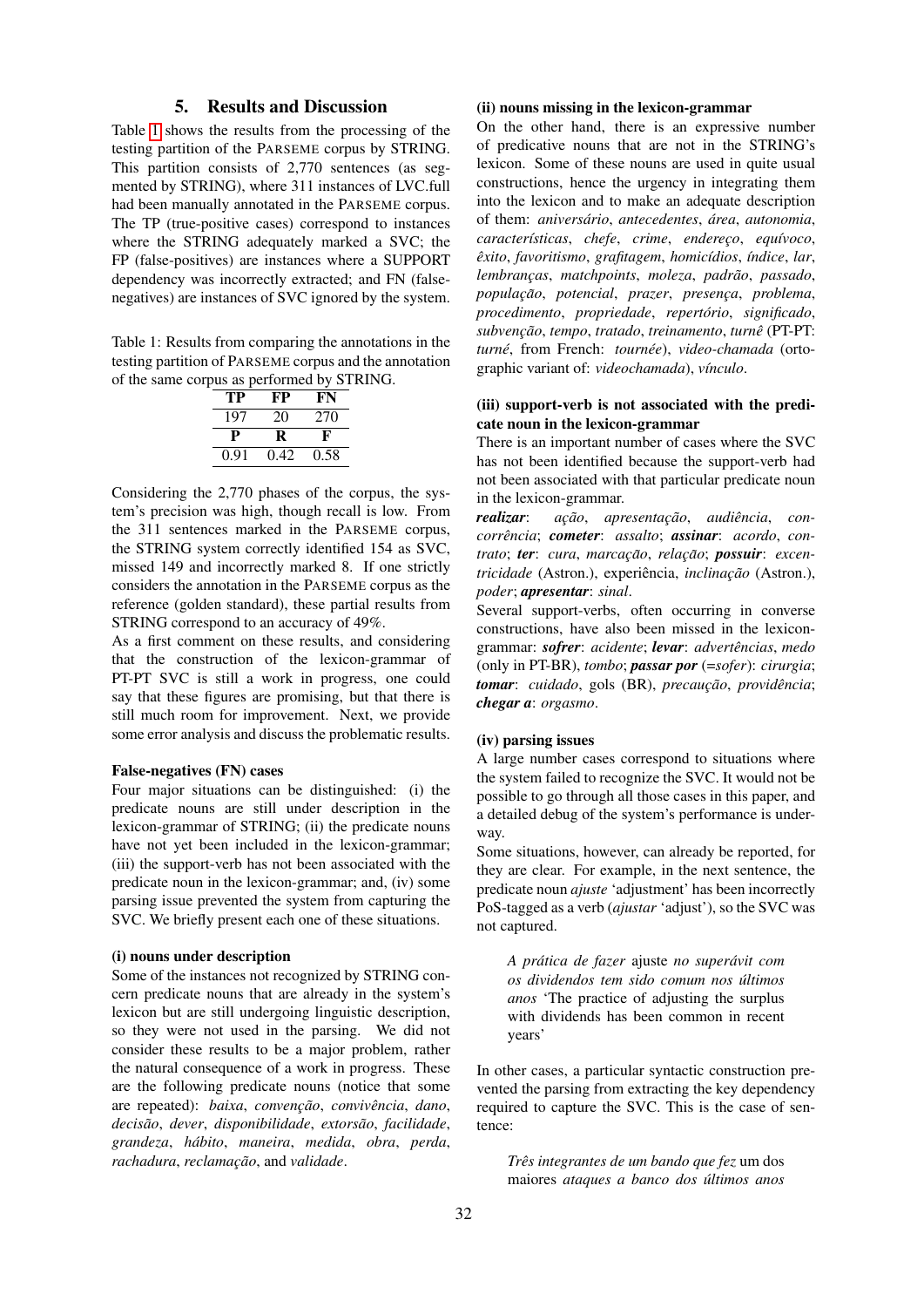*no Estado* . . . 'Three members of a gang that carried out one of the biggest bank attacks in recent years in the State ...,

where the partitive determiner *um dos Adj ataques* 'one of the Adj attacks' precluded the extraction of the direct object dependency between the support-verb *fazer* and the predicate noun *ataque*.

In some of the cases above, as the SVC detection is carried out at a later stage of the rule-based parsing process, accumulated errors in the previous stages impede the correct identification and extraction of the SUPPORT \_VSUP dependency. This particularly obvious in the case of PoS-tagging errors. Other situations may involve some development and further refinement of the STRING's underlying rule-based grammar.

## True-negatives (TN) cases

Several predicate nouns (such as *checagem* 'checking'), or, else, specific support-verb-noun combinations (e.g. *levar medo* 'be afraid'), are exclusive of the PT-BR variety, so they could not have been previously included the PT-PT lexicon-grammar. This is the case of: *dar*: *olhada*; *levar*: *bola*, *medo*, *realizar*: *checagem*; *receber: premiacão: sofrer: pane. ter: contato* (em PT-PT *contacto*); *tomar*: *gols*.

In other cases, the PT-BR shows a specific lexical (*registro*) or orthographical variant (*pênalti*, in PT-PT: *penálti*) of the word, that have not been properly lemmatized in the STRING's lexicon.

A few spelling errors also prevented the system from matching. For example, the hesitant use of the hyphen is one of those cases: *video-chamadas*.

### False-positives (FP) cases

False-positive (FP) cases, though in a smaller number, correspond to the situation where, for some reason, the system failed the parsing. The following is an interesting example:

*Seria uma boa surpresa e uma prova de que amor nao tem hora nem dia marcados. ˜*

In this case, the system extracts a direct complement dependency between *tem* 'have' and *prova* 'proof', hence triggering the extraction of the SUPPORT dependency: SUPPORT - VSUP-STANDARD(prova,tem).

## 6. Conclusions and future work

<span id="page-7-0"></span>In this paper, we analyzed the support-verb constructions manually annotated in a publicly available corpus of Brazilian Portuguese (PT-BR) multiword expressions (MWE), which was originally built within the scope of the project PARSEME. We emphasize that one of the reasons for using this corpus is the fact of it being publicly available and having been independently annotated. We parsed this corpus using the

natural language processing system STRING, purposefully developed for Portuguese, whose SVC lexicongrammar has been specifically built for the European variety (PT-PT). The construction of this linguistic resource is still ongoing. Both the system and its rulebased parser, as well as the SVC lexicon-grammar of European Portuguese were briefly described. The goal of this paper was to gauge the performance of the STRING system on this corpus with texts from the Brazilian variety (PT-BR), manually annotated for SVC. We briefly described the PARSEME corpus and the way it was processed by STRING, to retrieve the dependencies corresponding to the syntactic relation between the support-verb and the predicate noun. We compare the corpus SVC annotations with the STRING output. Results are encouraging, as precision is high (91%), but there is still much room for improvement, since recall is relatively low (42%). Many of the predicative nouns in the corpus that were not recognized by STRING were already included in the system's lexical-syntactical database, but had not yet undergone a full linguistic description, so they had been left out of the parsing. Similarly, for many predicate nouns, though they had been already described in the lexicongrammar and were used by the parser, the full range of the variants of the basic or elementary support-verb had not been yet encoded in the lexicon-grammar. In some cases, this is due to the PT-BR language variety, for example, in cases where *possuir* 'possess' is often used in PT-BR instead of the elementary supportverb *ter* 'have', more common in PT-PT. The same seems to happen with many instances of *realizar* 'perform', a common variant of *fazer* 'do/make'. On the use of these (so-called) *stylistic* variants [\(Ranchhod,](#page-9-9) [1990;](#page-9-9) [Baptista, 2005b\)](#page-8-2) and the extension of elementary support-verbs, our approach to SVC is similar to that of the PARSEME Directives, namely, we also:

take a broader scope than what is usually considered in the literature by taking in cases in which the verb has light semantics *per se* (it only bears morphology, such as the tense and mood, in any case), which hence cannot be described as "bleached" as is usually said of support-verbs.

On the other hand, we adopt the general Lexicon-Grammar approach, as posited by [\(Fotopoulou et al.,](#page-9-5) [2021\)](#page-9-5) for *aspectual* variants of support-verbs, which, in our view, would improve the granularity of SVC description within the PARSEME framework. In other cases, the PT-PT lexicon-grammar lacks sufficient coverage in the determination of lexical variants of support-verbs. For example, the variants *passar/passar por* 'pass, pass through' had been entirely left out. Naturally, as a work in progress, the description of the lexicon-grammar is yet to be concluded. In this sense, a non-negligible number of predicate nouns had not yet been even listed in the database, and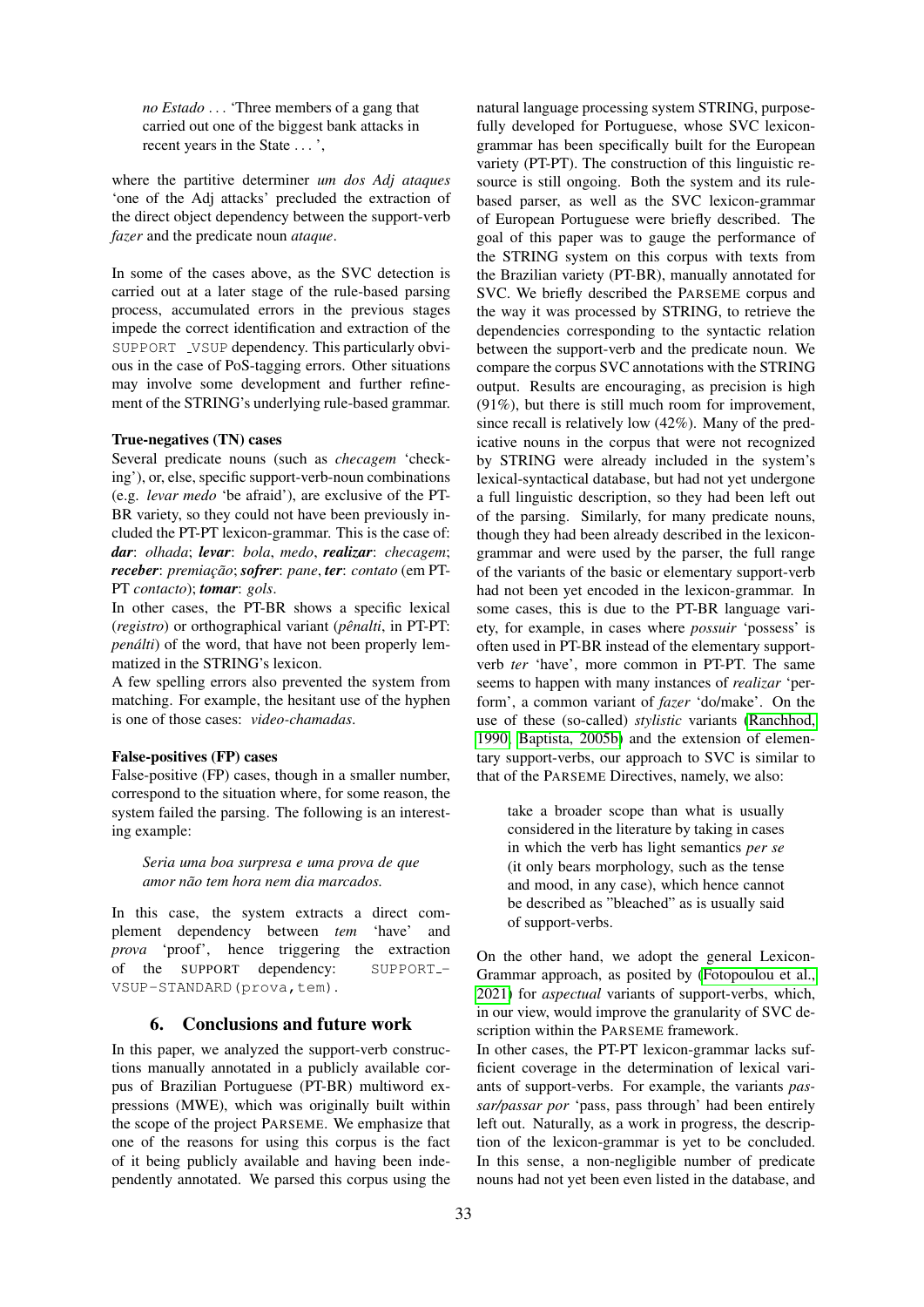some of them are quite usual/commonly used predicates. Their integration in lexicon-grammar and subsequent linguistic description is, therefore, urgent.

A more complex situation arises when the SVC construction, in principle, should have been recognized by STRING, but was not (false-negative). The detailed analysis of these cases is still underway but it may be due to a variety of causes. Paramount among them is the fact that the SVC detection and the extraction of the SUPPORT VSUP dependency is performed by the STRING rule-based parser at the final steps of processing, hence it suffers from the accumulation of errors in the previous analysis stages. A major factor in this sub-optimal performance comes from the PoS-tagging phase. In other cases, the syntactic context is such that, in the previous stages of parsing, it prevents the key dependencies required for SVC extraction (e.g. a direct object, a subject or even a simple noun modifier dependency) from being adequately extracted, thus hindering the SVC extraction phase. For example, the specific syntactic structure of a noun phrase headed by the predicate noun with the support-verb participle as its modifier (e.g. *ação realizada* 'action performed'), a structure derived from the SVC passive sentence (v.g. *realizar uma acão*), though it had been mentioned in [\(Baptista and Mamede, 2020;](#page-8-3) [Barreiro et al., 2022\)](#page-8-11), does not seem to be working properly in the parser. Since this is a common structure used in PT-BR news, a relevant part of the missing SVC seems to be due to this case.

The partition of the PARSEME annotated corpus, as well as the reference built for this paper are to be made available in the STRING project site to the NLP (and especially to the MWE/SVC) interested community.

Besides the completion of the PT-PT SVC lexicongrammar, several venues are open to future work. We envisage the analyse the entire corpus fully parsed with STRING, once the lexicon-grammar has been deemed satisfactorily complete, in order to retrieve: new (missed) instances of SVC, as well as instances of operator verbs. The lexicon-grammar and the new annotation will then be made available to the community.

## 7. Acknowledgements

Research for this work was supported by national funds through Institution, under grant ref. UIDB/50021/2020.

## 8. Bibliographical References

- <span id="page-8-14"></span>Aït-Mokhtar, S., Chanod, J.-P., and Roux, C. (2002). Robustness beyond shallowness: Incremental deep parsing. *Natural Language Engineering, 8*, pages 121–144.
- <span id="page-8-3"></span>Baptista, J. and Mamede, N. (2020). Syntactic Transformations in Rule-Based Parsing of Support Verb Constructions: Examples from European Portuguese. In Alberto Simões, et al., editors, *9th Symposium on Languages, Applications*

*and Technologies (SLATE 2020)*, volume 83 of *OpenAccess Series in Informatics (OASIcs)*, pages 11:1–11:14, Dagstuhl, Germany. Schloss Dagstuhl– Leibniz-Zentrum für Informatik.

- <span id="page-8-12"></span>Baptista, J. and Ranchhod, E. (1998). Propriétés des phrases élémentaires associées à l'expression de grandeurs mesurables. exemples du portugais. *Cahiers de l'Institut de Linguistique de Louvain*, 24(3-4):49–61, September 24-27, 1998.
- <span id="page-8-10"></span>Baptista, J., Rassi, A. P., Santos-Turati, C., de Barros, C. D., Vale, O. A., and Mamede, N. (2015). Integrated processing of support verb constructions in Portuguese, 19-20 March 2015.
- <span id="page-8-4"></span>Baptista, J. (1997a). Conversão, nomes parte-docorpo e restruturação dativa. In Ivo Castro, editor, *Actas do XII Encontro da Associação Por*tuguesa de Linguística, volume 1, pages 51-59, Lisboa, 30 de Setembro a 2 de Outubro de 1996, Braga-Guimarães, Portugal. Associação Portuguesa de Linguística, APL/Colibri.
- <span id="page-8-0"></span>Baptista, J. (1997b). *Sermão*, *tareia* e *facada*: uma classificação das expressões conversas dar-levar. *Seminários de Linguística 1*, pages 5–37.
- <span id="page-8-13"></span>Baptista, J. (1999). *Fazer*/*Fazer com*: Um verbooperador do portugues. ˆ *Seminarios de Lingu ´ ´ıstica*, 3:163–171.
- <span id="page-8-5"></span>Baptista, J. (2004). Instrument nouns and fusion. predicative nouns designating violent actions. In Christian; Leclère, et al., editors, *Lexique*, Syn*taxe et Lexique-Grammaire (Syntax, Lexis and Lexicon-Grammar). Hommage a Maurice Gross. `* , Linguisticae Investigationes Supplementa, pages 31–40. John Benjamins Publishing Co., Amsterdam/Philadelphia.
- <span id="page-8-6"></span>Baptista, J. (2005a). Construções simétricas: argumentos e complementos. In Olga Figueiredo, et al., editors, Estudos de homenagem a Mário Vilela, pages 353–367. Faculdade de Letras da Universidade do Porto.
- <span id="page-8-2"></span>Baptista, J. (2005b). *Sintaxe dos Predicados Nominais com* ser de. Fundação para a Ciência e a Tecnologia & Fundação Calouste Gulbenkian, Lisboa.
- <span id="page-8-11"></span>Barreiro, A., Mota, C., Baptista, J., Chacoto, L., and Carvalho, P. (2022). Linguistic resources for paraphrase generation in Portuguese: a Lexicon-Grammar approach. *Language Resources and Evaluation*, pages 1–35.
- <span id="page-8-7"></span>Borillo, A. (1971). Remarques sur les verbes symétriques. *Langue Française*, 11(1):17-31.
- <span id="page-8-9"></span>Calcia, N. P. and Vale, O. (2019). Construções conversas do português do Brasil. Descrição e classificação iniciais. *Linguamática*, 10(2):13-20, January.
- <span id="page-8-8"></span>Calcia, N. (2016). Descrição e classificação das construções conversas no português do Brasil. Master's thesis, Universidade Federal de São Carlos, São Carlos-SP, Brasil.
- <span id="page-8-1"></span>Calcia, N. P. (2022). *Dar e receber um abraço: uma analise da convers ´ ao em portugu ˜ es brasileiro ˆ* . Ph.D.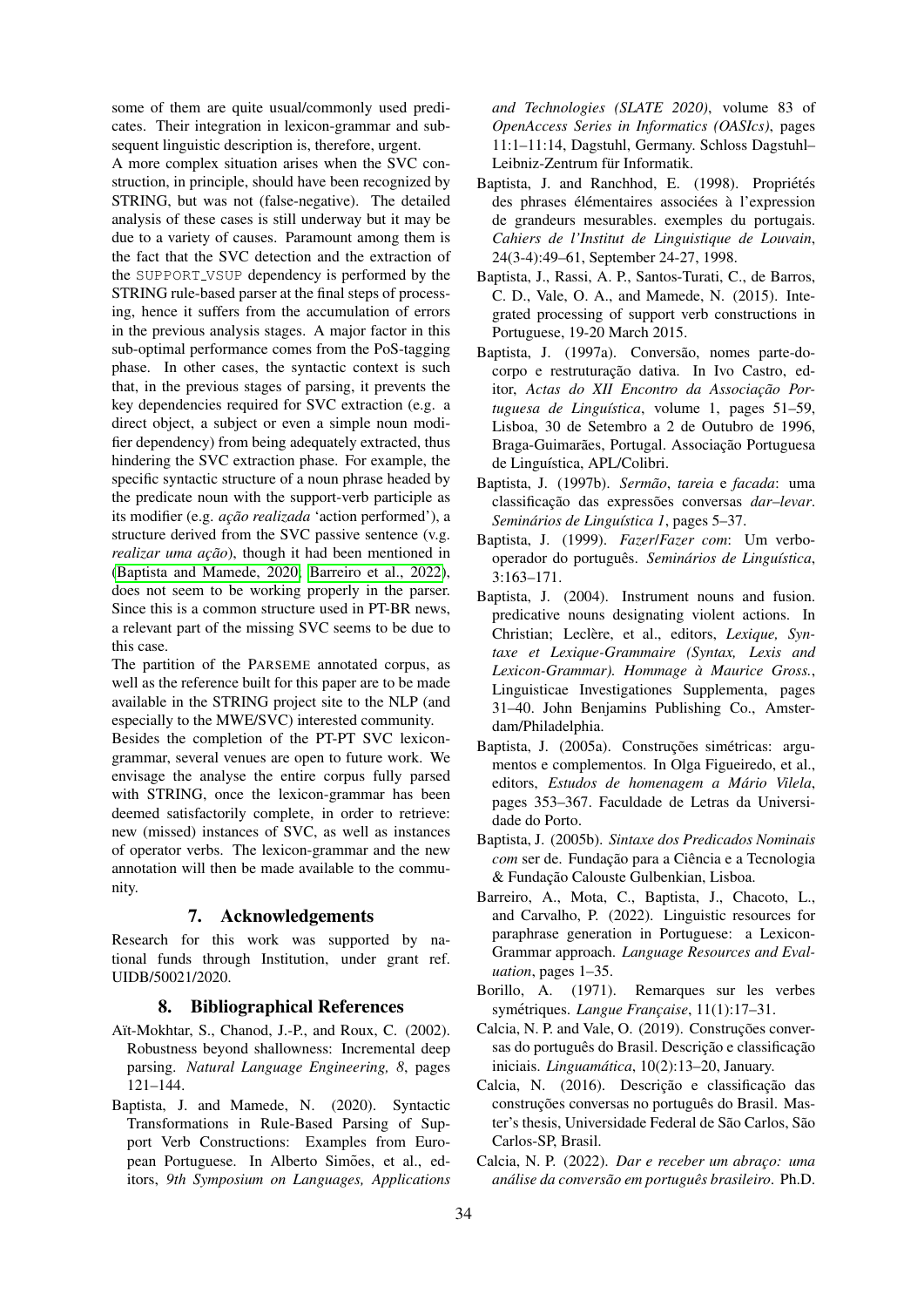thesis, Universidade Federal de São Carlos, São Carlos-SP, Brasil, março.

- <span id="page-9-6"></span>Chacoto, L. (2005). *O Verbo FAZER em Construções Nominais Predicativas*. Ph.D. thesis, Universidade do Algarve, Faro.
- <span id="page-9-3"></span>Constant, M., Eryigit, G., Monti, J., van der Plas, L., Ramisch, C., Rosner, M., and Todirascu, A. (2017). Multiword expression processing: A survey. *Computational Linguistics*, 43(4):837–892.
- <span id="page-9-21"></span>Cook, P., Mitrović, J., Escartín, C. P., Vaidya, A., Osenova, P., Taslimipoor, S., and Ramisch, C. (2021). Proceedings of the 17th Workshop on Multiword Expressions (MWE 2021). In *Proceedings of the 17th Workshop on Multiword Expressions (MWE 2021)*.
- <span id="page-9-26"></span>de Athayde, M. F. M. Q.-P. (2000). *A estrutura semantica das construc¸ ˆ oes com verbo-suporte ˜ preposicionadas do português e do alemão.* Ph.D. thesis, Faculdade de Letras da Universidade de Coimbra, Coimbra.
- <span id="page-9-17"></span>Dias de Barros, C., Vale, O. A., and Baptista, J. (2013). Description and classification of nominal predicates with the support verb fazer (make/do) in Brazilian Portuguese. In Jorge Baptista et al., editors, *Proceedings of the 32nd International Conference on Lexis and Grammar (CLG'2013)*, pages 165–170, Faro, Portugal, September. Universidade do Algarve – FCHS.
- <span id="page-9-7"></span>Dias de Barros, C. (2014). *Descrição e classificação de predicados nominais com o verbo-suporte* fazer*: especificidades do Portugues do Brasil ˆ* . Ph.D. thesis, Universidade Federal de São Carlos, São Carlos-SP, Brasil.
- <span id="page-9-5"></span>Fotopoulou, A., Laporte, E., and Nakamura, T. (2021). Where do aspectual variants of light verb constructions belong? In *Proceedings of the 17th Workshop on Multiword Expressions (MWE 2021)*, pages 2–12. Association for Computational Linguistics.
- <span id="page-9-8"></span>Giry-Schneider, J. (1978). *Les nominalisations en Français: l'opérateur faire dans le lexique.* Librairie Droz, Genova.
- <span id="page-9-0"></span>Gross, M. (1981). Les bases empiriques de la notion de prédicat sémantique. *Langages*, 15(63):7–52.
- <span id="page-9-4"></span>Gross, G. (1989). *Les construction converses du français*. Droz, Genève.
- <span id="page-9-1"></span>Gross, M. (1996). Lexicon-grammar. In Keith Brown et al., editors, *Concise Encyclopedia of Syntactic Theories*, pages 244–259. Pergamon, Cambridge.
- <span id="page-9-2"></span>Gross, M. (1998). La fonction sémantique des verbes supports. *Travaux de Linguistique: Revue Internationale de Linguistique Francaise*, 37(1):25–46.
- <span id="page-9-11"></span>Harris, Z. S., (1955). *Co-occurrence and transformation in linguistic structure*, pages 143–210. D. Reidel Publishing Company.
- <span id="page-9-12"></span>Harris, Z. (1964). The elementary transformations. In Henry Hiz, editor, *Papers on Syntax*, pages 211–235. D. Reidel Publishing Company.
- <span id="page-9-13"></span>Harris, Z. (1976). *Notes du Cours de Syntaxe*. Editions du Seuil, Paris.
- <span id="page-9-14"></span>Harris, Z. S. (1982). *A Grammar of English on Mathematical Principles*. New York: John Wiley & Sons.
- <span id="page-9-15"></span>Harris, Z. S. (1991). *A Theory of Language and Information. A Mathematical Approach*. Clarendon Press, Oxford.
- <span id="page-9-10"></span>Mamede, N., Baptista, J., Diniz, C., and Cabarrão, V. (2012). STRING - A Hybrid Statistical and Rule-Based Natural Language Processing Chain for Portuguese. In Alberto Abad, editor, *Int. Conf. on Computational Processing of Portuguese (PRO-POR 2012) - Demo Session*. http://www.inescid.pt/ficheiros/publicacoes/8578.pdf.
- <span id="page-9-24"></span>Mota, C., Baptista, J., and Barreiro, A. (2018). The lexicon-grammar of predicate nouns with *ser de* in Port4NooJ. In *International Conference on Automatic Processing of Natural-Language Electronic Texts with NooJ*, pages 124–137. Springer.
- <span id="page-9-25"></span>Paiva Raposo, E. (2013). Predicações secundárias. In Eduardo et al. Paiva Raposo, editor, *Gramatica do ´* Português, volume 2, pages 1340–1356. Fundação Calouste Gulbenkian.
- <span id="page-9-16"></span>Picoli, L., Vale, O. A., and Laporte, E. (2021). Aspecto verbal nas construções com verbo-suporte. Revista *do GEL*, 18(1):204–229.
- <span id="page-9-20"></span>Ramisch, C., Savary, A., Guillaume, B., Waszczuk, J., Candito, M., Vaidya, A., Barbu Mititelu, V., Bhatia, A., Iñurrieta, U., Giouli, V., Güngör, T., Jiang, M., Lichte, T., Liebeskind, C., Monti, J., Ramisch, R., Stymne, S., Walsh, A., and Xu, H. (2020). Edition 1.2 of the PARSEME shared task on semi-supervised identification of verbal multiword expressions. In *Proceedings of the Joint Workshop on Multiword Expressions and Electronic Lexicons*, pages 107–118, online, December. Association for Computational Linguistics.
- <span id="page-9-9"></span>Ranchhod, E. (1990). *Sintaxe dos predicados nomi*nais com "estar". Instituto Nacional de Investigação Científica (INIC).
- <span id="page-9-22"></span>Rassi, A., Santos-Turati, C., Baptista, J., Mamede, N., and Vale, O. (2014). The fuzzy boundaries of operator verb and support verb constructions with dar "give" and ter "have" in Brazilian Portuguese. In *Proceedings of the Workshop on Lexical and Grammatical Resources for Language Processing (LG-LP 2014), COLING 2014*, Dublin, Ireland, August. Workshop on Lexical and Grammatical Resources for Language Processing (LG-LP 2014), COLING 2014, Dublin, August 24, 2014, COLING 2014.
- <span id="page-9-23"></span>Rassi, A., Mamede, N., Baptista, J., and I, O. V. (2015a). Integrating support verb constructions into a parser. In *Proceedings of the Symposium in Information and Human Language Technology (STIL'2015)*, pages 57–62.
- <span id="page-9-19"></span>Rassi, A. P., Baptista, J., and Vale, O. A. (2015b). Um corpus anotado de construções com verbo-suporte em português. *Gragoatá*, 39(1):207-230, Junho, 2015.
- <span id="page-9-18"></span>Rassi, A., Calcia, N., Vale, O. A., and Baptista, J.